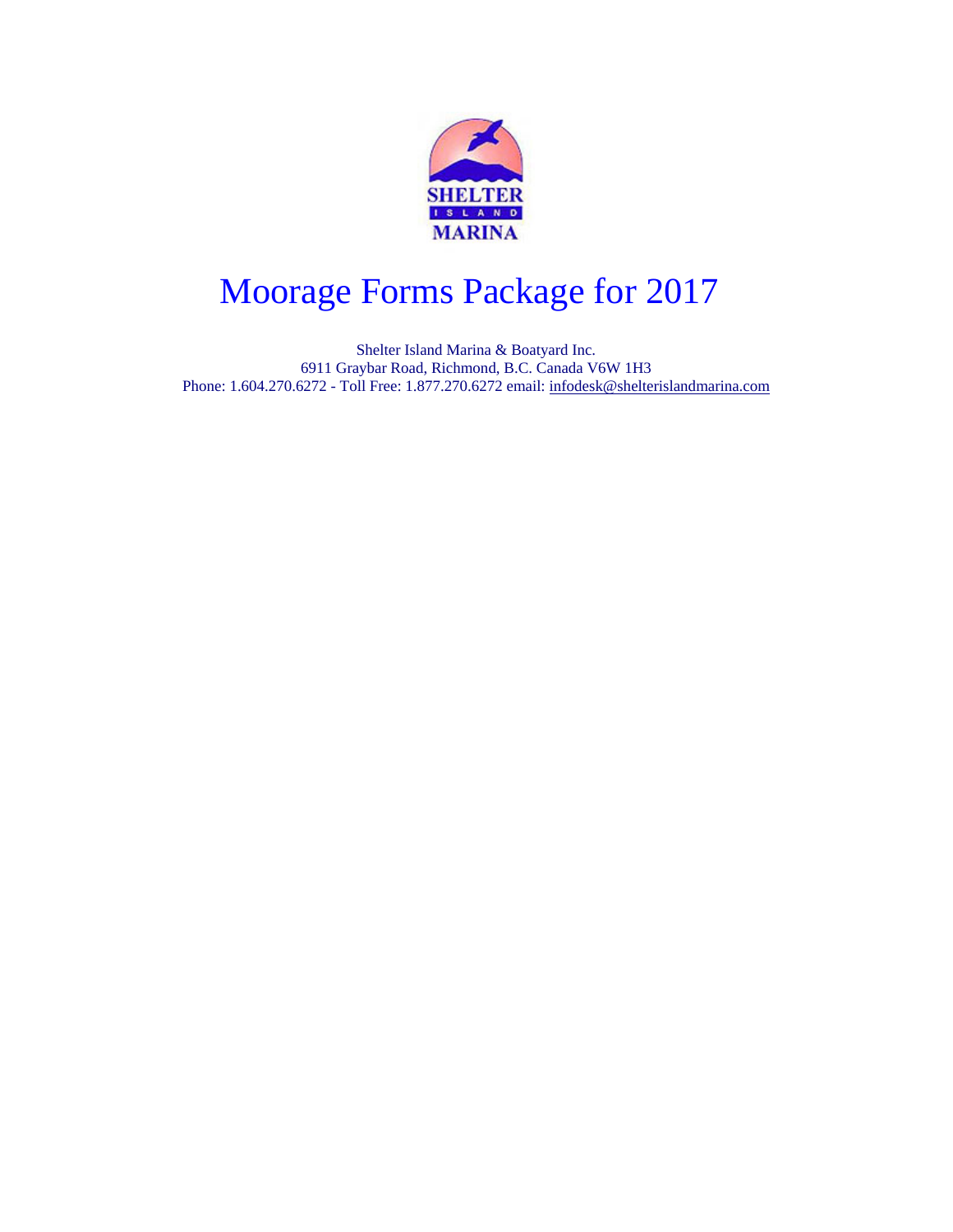#### **SHELTER ISLAND MARINA INC.**

6911 Graybar Road, Richmond, B.C. V6W 1H3 | 270-6272

#### **MOORAGE CONTRACT**

(Not Transferable)

\_\_\_\_\_\_\_\_\_\_\_\_\_\_\_\_\_\_\_\_\_\_\_\_\_\_\_\_ CUSTOMER NUMBER HST R104830385

|  | The undersigned (the "Owner") hereby applies for moorage at Shelter Island Marina (the "Marina") from |  |  |  | to |
|--|-------------------------------------------------------------------------------------------------------|--|--|--|----|
|--|-------------------------------------------------------------------------------------------------------|--|--|--|----|

\_\_\_\_\_\_\_\_\_\_\_\_\_\_\_\_\_\_\_\_\_\_. The Owner hereby agrees to the provisions of this Contract as set out on this page and appearing on the succeeding

pages of this Contract and to abide by all Marina rules and regulations (collectively, the "**Terms**") and to pay Shelter Island Marina Inc. (the "**Company**") for moorage the following fees:

| $\Box$ Daily                  | Moorage Fee:                |  |
|-------------------------------|-----------------------------|--|
| $\Box$ Monthly                | Utility Fee:                |  |
| $\Box$ Semi Annual (6 months) | HST:                        |  |
| $\Box$ Annual (12 months)     | Total (payable in advance): |  |

provided that the Owner will pay to the Company such increased fees for moorage as the Company shall from time to time charge. The Owner will pay the total set out in advance for the applicable time period, and will promptly pay as billed or when requested by the Company the amounts which become owing by the Owner for moorage. The Company agrees, subject to the observance by the Owner of the Terms, to allow the Owner to moor the vessel described below (the "**Vessel**") at the Marina for the period applied for.

The Owner HEREBY REPRESENTS AND WARRANTS that the information in this application is accurate and HEREBY AUTHORIZES the Company and its agents to obtain such credit reports or other information as required to complete a credit investigation. This consent is given pursuant to Section 7 of the *Personal Information Protection Act*, S.B.C. 2003, c. 63 and amendments thereto.

**PLEASE MAKE CHEQUES PAYABLE TO SHELTER ISLAND MARINA INC. THE OWNER IS ADVISED TO CHECK THE VESSEL REGULARLY. ANY VESSEL MOORING WITHOUT A SIGNED CONTRACT MAY BE IMPOUNDED. ELECTRICITY AND GARBAGE DISPOSAL ARE NOT INCLUDED IN THE MOORAGE FEE. THE COMPANY ASSUMES NO RESPONSIBILITY FOR THE CARE, SECURITY OR PROTECTION OF THE VESSEL.**

**RENEWAL NOTICES MUST BE RECEIVED BY THE 20TH OF THE LAST MONTH UNDER CONTRACT. 45 DAYS NOTICE IS REQUIRED TO VACATE THE MARINA.**

**THIS CONTRACT CONTAINS TERMS WHICH EXCLUDE LIABILITY OF THE MARINA FOR DAMAGE AND PERSONAL INJURY AND WHICH PROVIDE AN INDEMNITY TO THE COMPANY.**

 $A = \begin{bmatrix} 1 & 1 & 0 & 1 \\ 0 & 0 & 1 & 1 \end{bmatrix}$ 

| Accepted by Shelter Island Marina Inc.                                                                                                                                                                                         |                                                                                                                                                                                                                                      |  |  |  |  |  |
|--------------------------------------------------------------------------------------------------------------------------------------------------------------------------------------------------------------------------------|--------------------------------------------------------------------------------------------------------------------------------------------------------------------------------------------------------------------------------------|--|--|--|--|--|
|                                                                                                                                                                                                                                | Per:                                                                                                                                                                                                                                 |  |  |  |  |  |
| Owner                                                                                                                                                                                                                          |                                                                                                                                                                                                                                      |  |  |  |  |  |
|                                                                                                                                                                                                                                | <b>VESSEL INFORMATION</b> (Please print)                                                                                                                                                                                             |  |  |  |  |  |
| Name of Vessel                                                                                                                                                                                                                 | Berth Number <u>Communication</u>                                                                                                                                                                                                    |  |  |  |  |  |
| Length Beam Beam                                                                                                                                                                                                               | Licence Register No.                                                                                                                                                                                                                 |  |  |  |  |  |
|                                                                                                                                                                                                                                | Insured By <u>example and the set of the set of the set of the set of the set of the set of the set of the set of the set of the set of the set of the set of the set of the set of the set of the set of the set of the set of </u> |  |  |  |  |  |
|                                                                                                                                                                                                                                | Policy No.                                                                                                                                                                                                                           |  |  |  |  |  |
|                                                                                                                                                                                                                                | <b>OWNER INFORMATION (Please print)</b>                                                                                                                                                                                              |  |  |  |  |  |
|                                                                                                                                                                                                                                | S.I.N. No.                                                                                                                                                                                                                           |  |  |  |  |  |
| Address and the contract of the contract of the contract of the contract of the contract of the contract of the contract of the contract of the contract of the contract of the contract of the contract of the contract of th |                                                                                                                                                                                                                                      |  |  |  |  |  |
| <u> 2000 - Andrea Andrewski, politik američki politik († 20. dubnja 1900)</u>                                                                                                                                                  |                                                                                                                                                                                                                                      |  |  |  |  |  |
|                                                                                                                                                                                                                                |                                                                                                                                                                                                                                      |  |  |  |  |  |
|                                                                                                                                                                                                                                |                                                                                                                                                                                                                                      |  |  |  |  |  |
|                                                                                                                                                                                                                                |                                                                                                                                                                                                                                      |  |  |  |  |  |
| Fax No.                                                                                                                                                                                                                        | Phone No.                                                                                                                                                                                                                            |  |  |  |  |  |
| $\operatorname{HST}$ No.                                                                                                                                                                                                       | <u> 1989 - Johann Stein, marwolaethau a bhann an t-Alban ann an t-Alban an t-Alban ann an t-Alban an t-Alban ann a</u>                                                                                                               |  |  |  |  |  |
| *PLEASE READ FOLLOWING PAGES*                                                                                                                                                                                                  | <b>MARINA USE ONLY</b><br>Email invoices: PAP Setup:                                                                                                                                                                                 |  |  |  |  |  |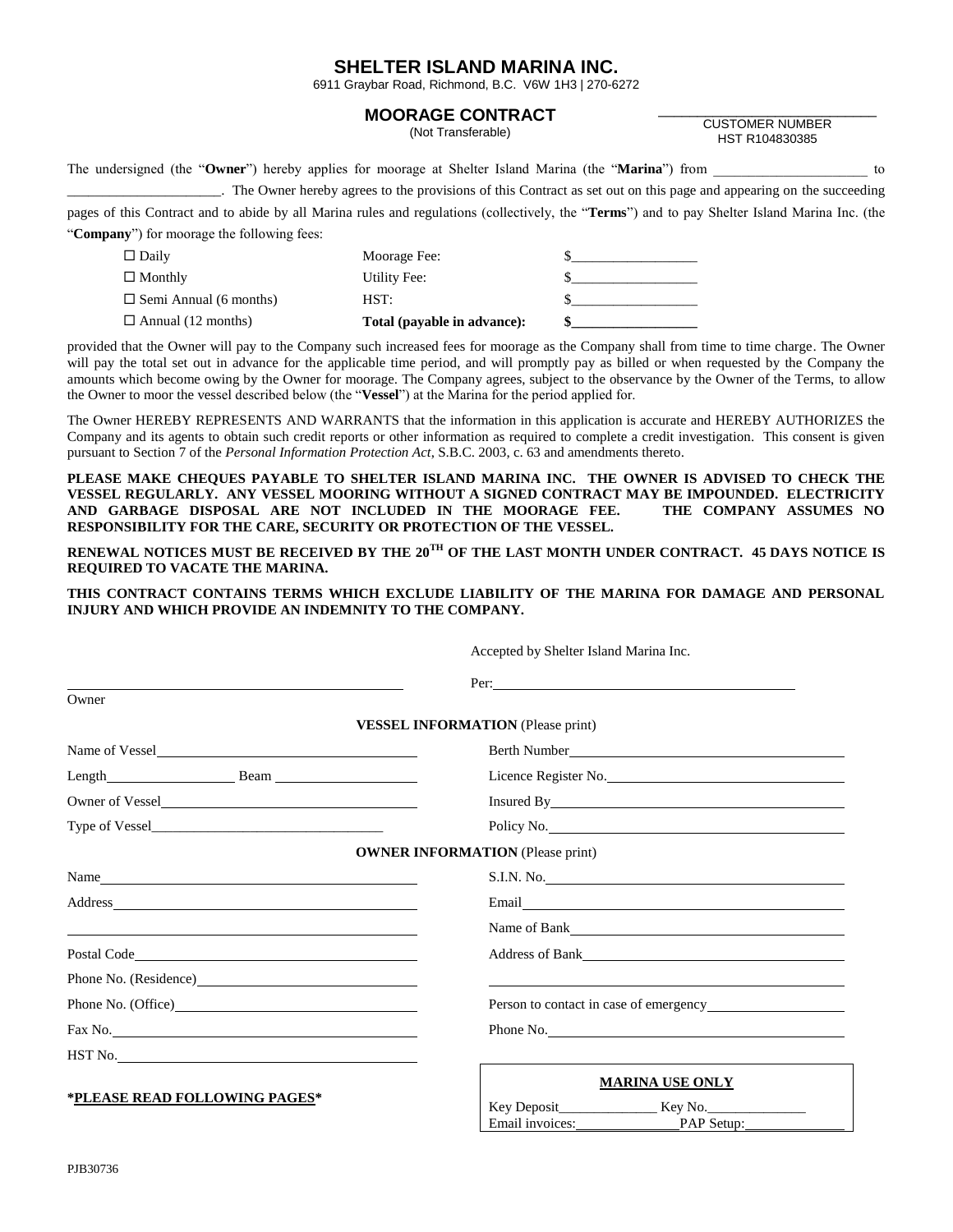## **SHELTER ISLAND MARINA INC. STANDARD MOORAGE CONTRACT TERMS**

- 1. **Consideration.** In consideration of the payment of \$10.00 by each party to the other, the Company allowing the Owner to use a berth at the Marina on the provisions in this Contract, and for other good and valuable consideration, the receipt and sufficiency of which are hereby acknowledged, the Company and the Owner agree as set out herein.
- 2. **Berth License.** This Contract creates a licence in favour of the Owner for the use of an assigned berth at the Marina. This Contract is not a lease or a bailment agreement. The Owner shall have no proprietary rights whatsoever to any berth. The Vessel shall only be moored at the berth designated on the face of this Contract, provided that the Company may at any time and from time to time require that the Vessel be moored at a different berth. The Company shall have the right at any time and from time to time, without any notice to the Owner and at the sole risk of the Owner, to rearrange the position or orientation, or change the location, of the Vessel, and the Owner hereby appoints the Company as its agent for such purposes.
- 3. **Description of Vessel.** The Owner represents and warrants that the description of the Vessel on the face page of this Contract is accurate and complete. If, in the sole and absolute discretion of the Company, the description of the Vessel is inaccurate or incomplete in any respect, whether material or not, the Company may refuse to allow the Vessel to be moored at the Marina or, if the Vessel is already moored at the Marina, the Company may exercise its right of termination pursuant to Section 9 of this Contract.
- 4. **Utility Fees.** The Owner shall promptly pay, as an additional fee, all fees charged by the Company in respect of electricity, garbage disposal and other utilities and services, as the Company shall in its sole and absolute discretion consider reasonable. If the Owner fails to pay any such fees, the Company may at any time thereafter and without any notice, immediately or after such period of time as the Company determines in its sole and absolute discretion, terminate some or all of the utilities and services provided, without limiting any other remedies available to the Company as a result of the Owner's failure to pay.
- 5. **Accounts.** All accounts are due immediately upon being issued by the Company. The Owner shall pay interest on all overdue accounts at a rate of two percent per month (twenty-four percent per year). The Owner shall reimburse the Company on demand for all losses, costs and expenses incurred by the Company to collect overdue accounts, whether by legal action or otherwise.

#### 6. **Marina Use and Safety.**

- a) The Owner and the Owner's agents, guests, employees, invitees, licensees, contractors, and any other person at the Marina in connection with the Vessel of the Owner's use of the Marina, or for whom the Owner is responsible in law (collectively with the Owner, referred to as the "**Owner Parties**") shall not carry on any business at the Marina without the prior written consent of the Company, which consent may be withheld by the Company in its sole and absolute discretion.
- b) The Owner Parties shall not carry on any activity at the Marina or on the Vessel while it is moored at the Marina that may be deemed by the Company, in the Company's sole and absolute discretion, to be a nuisance.
- c) The Owner Parties shall not permit any garbage, bilge contents, petroleum products or other organic or inorganic wastes, contaminants or pollutants to be emptied overboard or escape from the Vessel or be deposited anywhere within the Marina except into receptacles provided for that purpose. The Owner Parties shall comply with all environmental laws. Without the express written consent of the Company, the Owner shall not bring any contaminants or pollutants onto the Marina excepting only fuel and lubricants in the fuel tanks, engine and operating parts of the Vessel. The Owner shall notify the Company promptly of any breach or suspected breach of this Section and shall indemnify the Company against all loss and expense arising therefrom.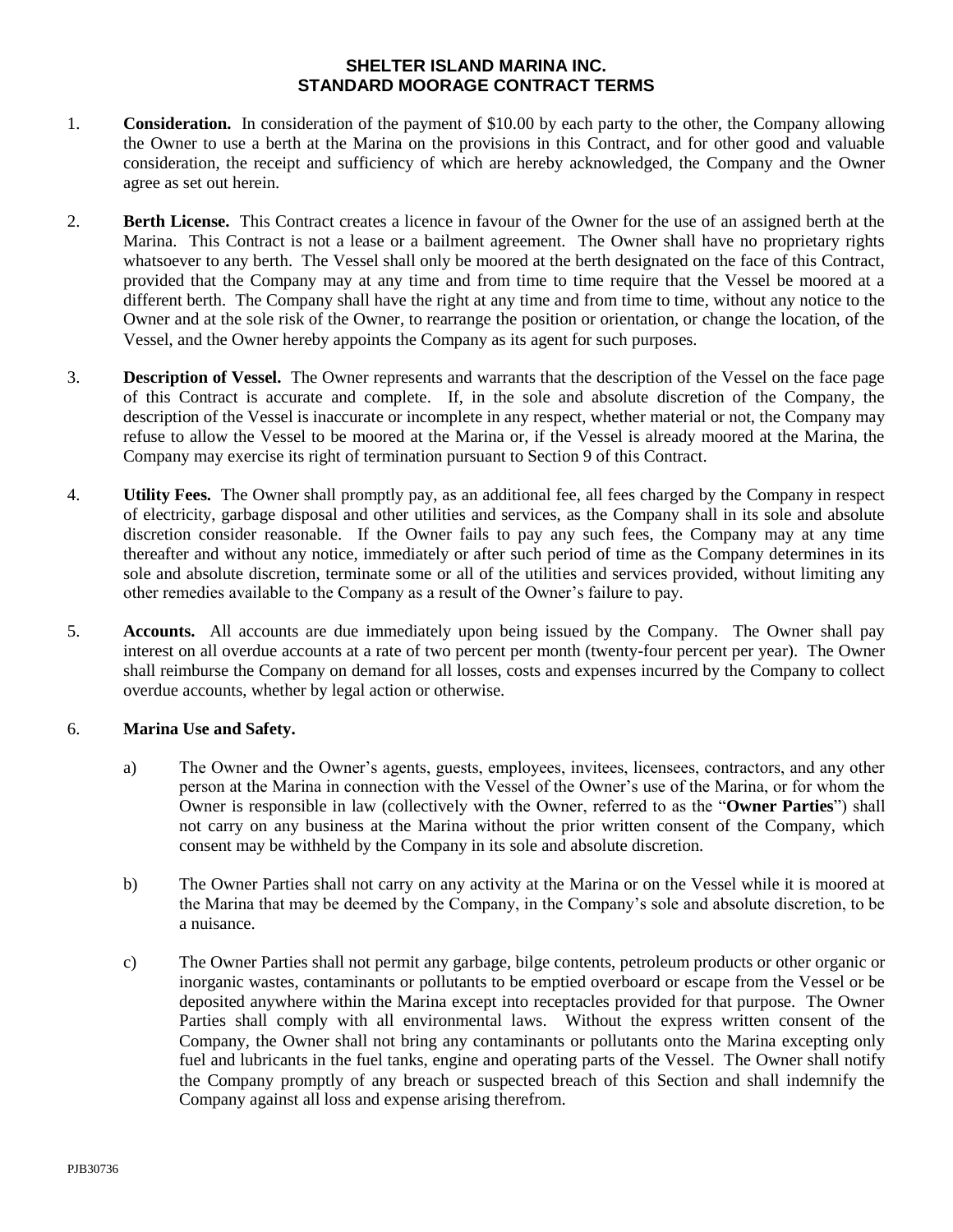- d) No litter or debris shall be left on the Marina except that refuse may be placed in the containers provided for that purpose.
- e) If the Vessel is in danger of sinking or is a hazard to other vessels or the Marina, as determine by the Company in its sole and absolute discretion, the Owner at the Owner's expense must remove the Vessel from the Marina. The Company may, but is not obligated to, arrange for the removal from the Marina of any vessel which, in the Company's opinion, in its sole and absolute discretion, appears to be in danger of sinking or a hazard to other vessels or the Marina, in which case the Owner will indemnify the Company for the costs of such removal. The Company shall not be liable for any loss suffered by the Owner Parties or damage to the Vessel by reason of removing the Vessel from the Marina.
- 7. **Terms, Rules and Regulations.** The Owner Parties shall comply with the Terms, and with such additional or changed terms, rules or regulations as are from time to time made by the Company, in its sole and absolute discretion. The Terms include, without limitation, the provisions set out in this Contract and on the face page, the Marina Rules and Regulations, the Boat Yard Rules and Regulations, the Contractors' Regulations, and any additional or changed terms, rules or regulations, and all of the foregoing are hereby incorporated as provisions of this Contract. The Owner shall ensure that the Owner Parties comply with the Terms and agrees to indemnify the Company for any failure of any of the Owner Parties to comply with the Terms.

## 8. **Lien and Sale of Vessel.**

- a) The Company shall have a possessory and a charging lien upon the Vessel for all amounts which are or become owing to the Company by the Owner under this Contract or otherwise (collectively, the "**Fees**").
- b) If Fees are outstanding for 45 days, the Vessel may be seized and impounded by the Company. In such event, the Owner authorizes the Company to lift the Vessel and store it in the Company's boat yard or storage facilities, or any other impoundment facilities, and the Owner will indemnify the Company for the costs of the same. The Company shall not be liable for any loss suffered by the Owner Parties or damage to the Vessel by reason of seizing, lifting, or impounding the Vessel in accordance herewith.
- c) To realize any Fees, the Company may, upon 45 days' notice to the Owner, in any manner sell and absolutely dispose of the Vessel (including, without limitation a disposition by way of destruction, or sale for scrap) pursuant to its contractual lien, and the Owner hereby appoints the Company as its attorney to do all things and sign all documents necessary for such sale and disposition. Without limiting the foregoing, the Owner covenants and agrees to provide the Company, upon demand, with all documents of title for the Vessel, registry papers, "blue book" etc., as necessary and an executed bill of sale, and, if applicable, an executed bill of sale/transfer form in the form required by and registrable at the Ship's Registry/Transport Canada (the "**Registry Transfer**"), in order to effect such sale and disposition as contemplated hereunder.
- d) The Company shall be entitled to deduct from the proceeds of any sale or disposition hereunder, in addition to the Fees, all costs and expenses of every nature whatsoever incurred by the Company in connection with such sale (including without limitation legal fees on a solicitor and own client basis and any costs or expenses incurred by the Company in connection with obtaining a declaration in any court regarding the rights of the Company under this paragraph or the validity of a sale or proposed sale of the Vessel pursuant to this paragraph) and in the event that such costs and expenses are incurred in connection with an uncompleted sale, the Company shall be entitled to recover from the Owner the costs and expenses incurred by the Company in connection with such uncompleted sale.
- e) If the Vessel is a federally registered Vessel, the Company may, in its sole and absolute discretion, require the Owner to provide the Company with an executed Registry Transfer in advance of, and for the duration or any portion thereof, of the moorage or storage of the Vessel at the Marina, and the Owner covenants to provide the Company with the same upon demand. The Company covenants to make no use of the Registry Transfer except in accordance with a sale or disposition hereunder; and,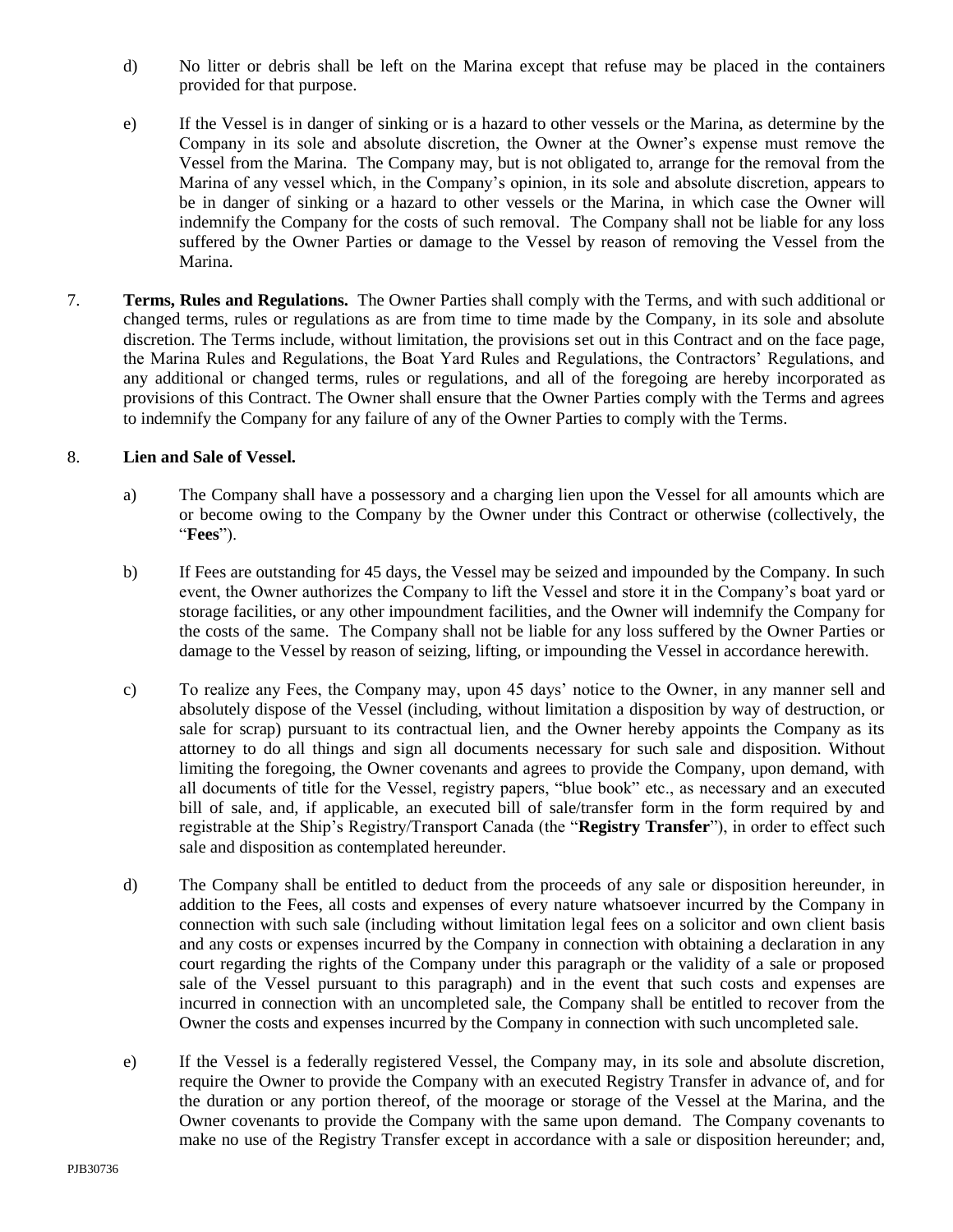provided that the Owner pays in full to the Company all Fees, the Company covenants to return the Registry Transfer to the Owner unused when the Owner removes the Vessel from the Marina, or, if applicable, claims the Vessel from any impoundment facilities.

- 9. **Termination by Company.** The Company may terminate this Contract by giving 48 hours notice to vacate to the Owner if:
	- a) any of the Owner Parties breach any of the terms of this Contract or fail to abide by any of the Terms at any time;
	- b) the Owner fails to pay when due any sums the Owner owes to the Company on any account; or
	- c) the conduct of any of the Owner Parties or the Owner Parties' use of the Marina is, in the sole and absolute discretion of the Company, prejudicial to the orderly and safe operation of the Marina, the safety of other persons or their property, or constitutes a nuisance or annoyance to the Company or its customers.

Otherwise, the Company may at any time and for any reason terminate this Contract by giving 30 days notice to vacate. Upon receiving a notice to vacate, the Owner shall, at the Owner's expense, vacate the berth on or before the date specified in the notice. Any unpaid Fees accruing due or to become due for the balance of the term of the moorage shall thereupon become payable immediately.

- 10. **Termination by Owner.** If the Owner wishes to vacate the Marina, the Owner must give 45 days written notice of intention to vacate to the Company and the effective date that the Owner vacates must be the last day of a calendar month.
- 11. **Survival.** Notwithstanding anything in this Contract to the contrary, this Contract shall survive the vacating of the Marina by the Owner or Vessel, and the issuance of a notice to vacate for cause or otherwise by either party to this Contract in no way terminates or rescinds any of the terms, conditions, releases, indemnities or exclusions agreed to herein.
- 12. **Renewal.** The Owner may apply to renew this Contract by sending a written renewal notice to the Company. All renewal notices shall be delivered to the Company by the  $20<sup>th</sup>$  day of the last month in which this Contract expires. The decision to renew is at the sole and absolute discretion of the Company. As a condition of renewal, the Company may at its sole and absolute discretion vary the provisions of this Contract.
- 13. **Overholding.** If the Vessel continues to be moored at the Marina after the period applied for on the face of this Contract or after the termination otherwise of the right of the Owner to moor the Vessel at the Marina, the Owner shall promptly pay to the Company for such unauthorized moorage 150% of the highest daily rate charged by the Company in respect of vessels having the similar specifications as the Vessel. The provisions of this Contract shall apply to such unauthorized moorage, except that the Company shall not be deemed to have consented to or permitted such moorage, and such moorage shall be month-to-month.
- 14. **No Refund.** No refund shall be made of any paid moorage fees in any circumstances.
- 15. **Limitation of Liability.** The Owner acknowledges that boating and the maintenance of a marine vessel involve many inherent risks, dangers and hazards and hereby agrees and acknowledges that:
	- a) the Owner fully assumes and accepts all such risks, dangers and hazards, including without limitation the possibility of personal injury, death, and loss or theft of the Vessel, its contents, and personal property. The Vessel, its contents and any personal property moored or stored at the Marina are done so at the Owner's sole and exclusive risk;
	- b) during the duration of this Contract, the Owner shall obtain insurance coverage for the full value of the Vessel, its contents and any personal property moored or stored at the Marina, which insurance shall include without limitation a minimum \$1,000,000.00 third party liability coverage. The Owner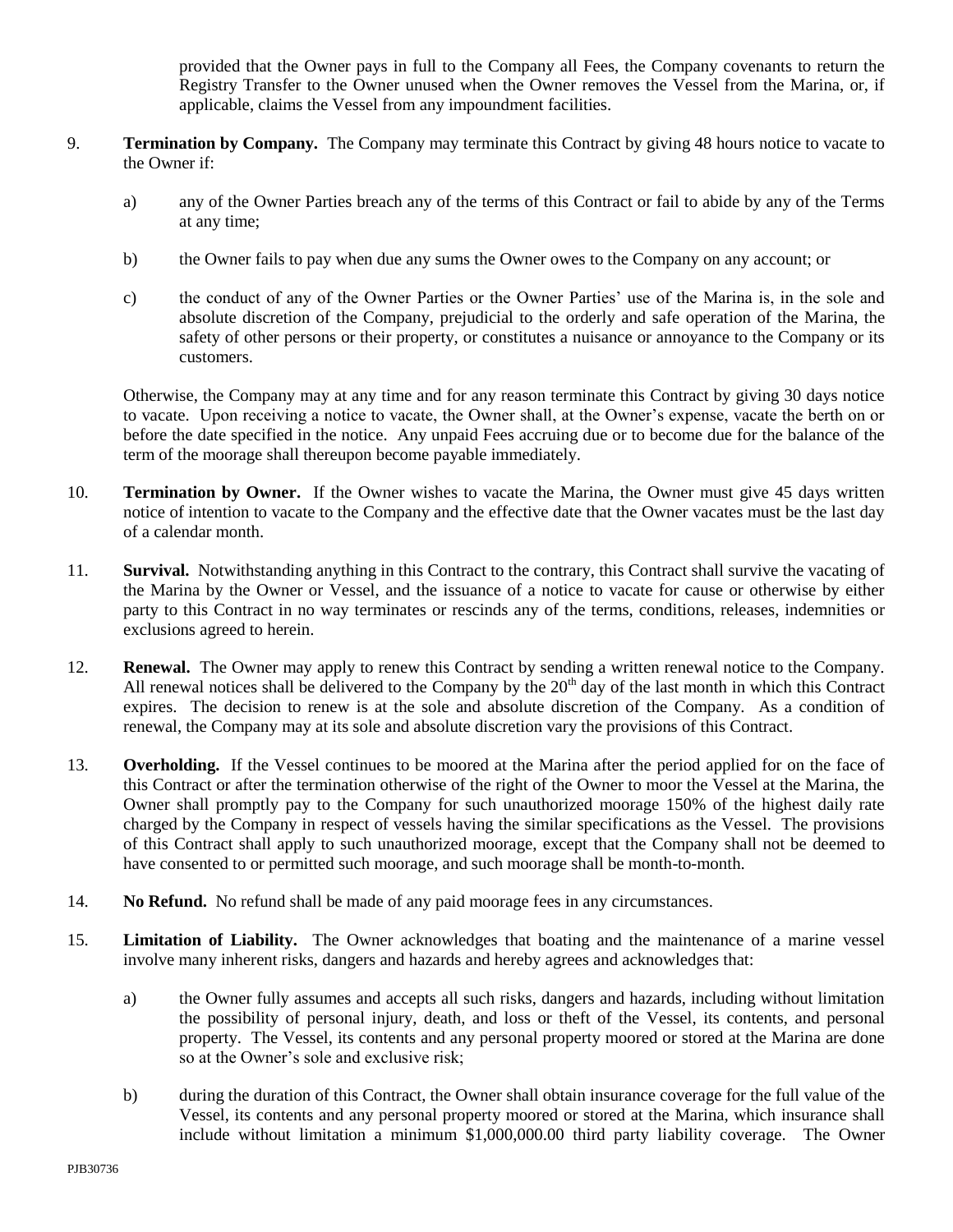acknowledges and agrees that the Company shall not be responsible for providing any insurance coverage;

- c) subject to the rights granted to the Company under Section 8 of this Contract, the Company does not in any way take possession of, or undertake any duty to take care of, any vessel berthed under this Contract or otherwise at the Marina. The Company does not represent that the berth or the floats are fit for any purpose. The Owner accepts the Marina premises on an "as is, where is" basis and acknowledges that, in its own judgment, the Marina is suitable and appropriate for the Vessel;
- d) the Company is not liable or responsible for, and the Owner hereby waives and releases the Company from, any loss, theft, damages or expenses, of any nature whatsoever (including without limitation those arising or resulting from personal injury, death, or loss or theft of or damage to vessels, contents, or personal property, and those suffered or incurred by any of the Owner Parties), however caused, whether by negligence of the Company or the acts of third parties or otherwise;
- e) the Owner shall hold harmless and indemnify the Company in respect of any and all liability for personal injury, death, or loss of or damage to vessels or contents suffered by the Company, any of the Owner Parties, or third parties (including without limitation to any children or minors under the supervision of the Owner or the Owner Parties), as a result of the Owner Parties' attendance at the Marina, or the Owner's mooring or occupying a vessel at the Marina; and
- f) The Owner further agrees to be liable for any loss, damage or destruction caused to the Company's property by the Owner Parties or in connection with the Vessel or the Owner Parties' use of the Marina, and to pay the cost and expenses in incurred by the Company in respect of restoring such loss, damage or destruction, within 30 days of receiving an account for the same.
- 16. **No Assignment or Sublicense by Owner.** This Contract is personal to the Owner. The Owner shall not assign this Contract and shall not sublicense the berth, in either case without the express prior written consent of the Company, which consent may be withheld in the Company's sole and absolute discretion. A person purchasing the Vessel shall not acquire any of the rights arising under this Contract, which will automatically terminate (save and except with respect to the Owner's obligation to pay Fees) upon any change in ownership of all or any part of the Vessel unless the Company, in its sole and absolute discretion, agrees otherwise. Before selling the Vessel, the Owner shall bring this Section to the attention of the prospective purchaser and of any agents acting on behalf of either the Owner or the prospective purchaser.
- 17. **Notices.** Any notices to be given by the Owner in connection with this Contract shall be in writing and delivered to the Company's office at the address on the face of this Contract. Any notices, billings, or other communications to be given to the Owner by the Company may be given in writing to the Owner by mailing it to the address on the face of this Contract, or by posting it on the Vessel, and shall be deemed effectively given three days after being so posted on the Vessel or mailed to the Owner in accordance herewith.
- 18. **Marina.** The word "Marina" includes without limitation any property or waters owned or leased by the Company.
- 19. **No Contra Preferentum.** The language in this Contract shall in all cases be construed as a whole and neither strictly for nor strictly against any of the parties to this Contract.
- 20. **Governing Law.** This Contract shall be in all respects governed by and construed in accordance with the laws of the Province of British Columbia and the laws of Canada applicable in the Province of British Columbia. Each of the parties hereto hereby irrevocably attorns to the exclusive jurisdiction of the courts of the Province of British Columbia.
- 21. **Entire Agreement.** This Contract is the entire agreement between the Company and the Owner in respect of the subject matter of this Contract and in respect of any circumstances or events surrounding or arising in connection with the subject matter of this Contract. This Contract cannot be added to or altered except by agreement in writing. There are no representations, warranties, conditions, covenants, agreements or promises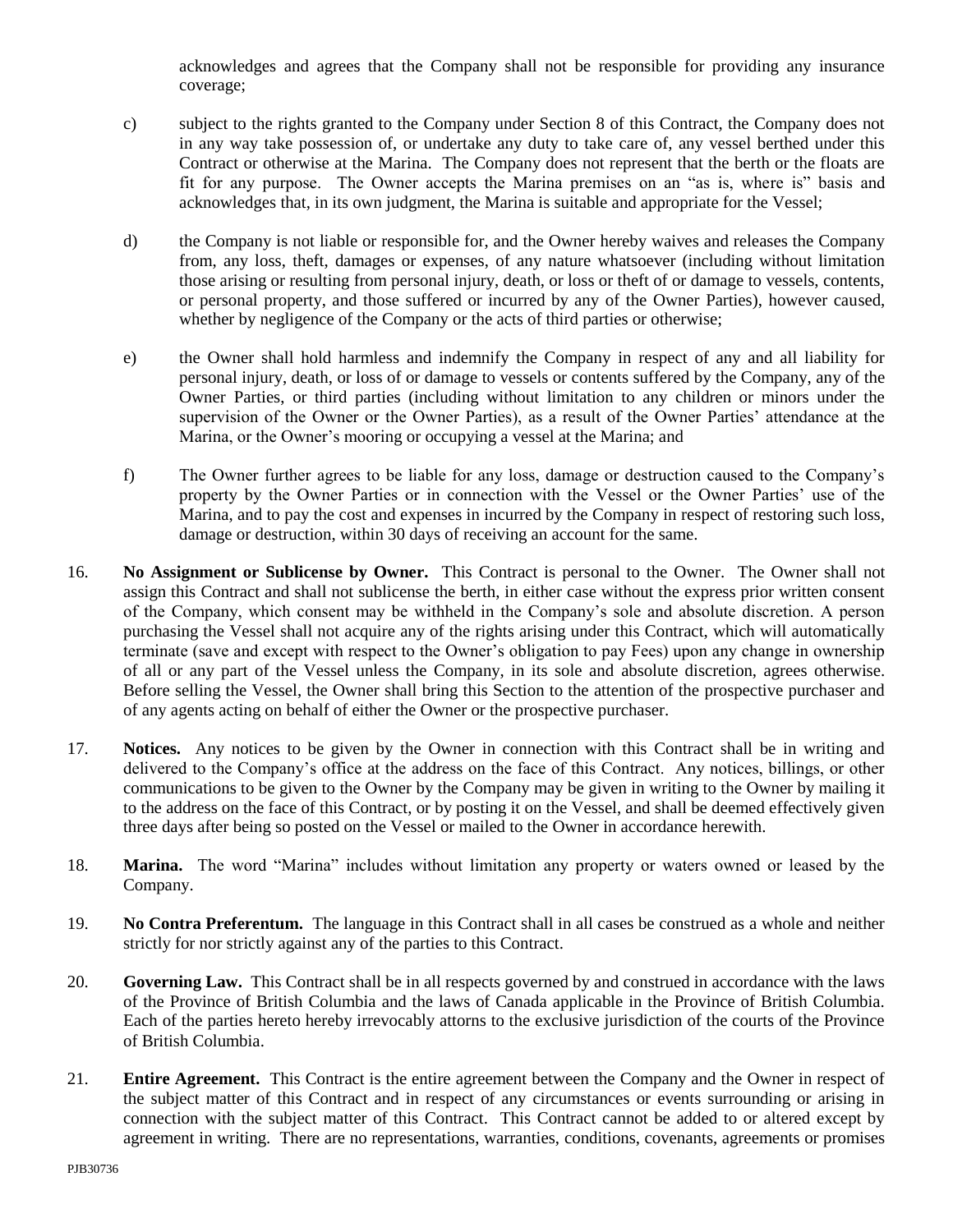of any nature (implied, collateral, statutory or otherwise) binding upon the Company in connection with this Contract or the subject matter of this Contract, or in connection with any circumstances or events surrounding or arising in connection with the subject matter of this Contract, except as expressly set out herein.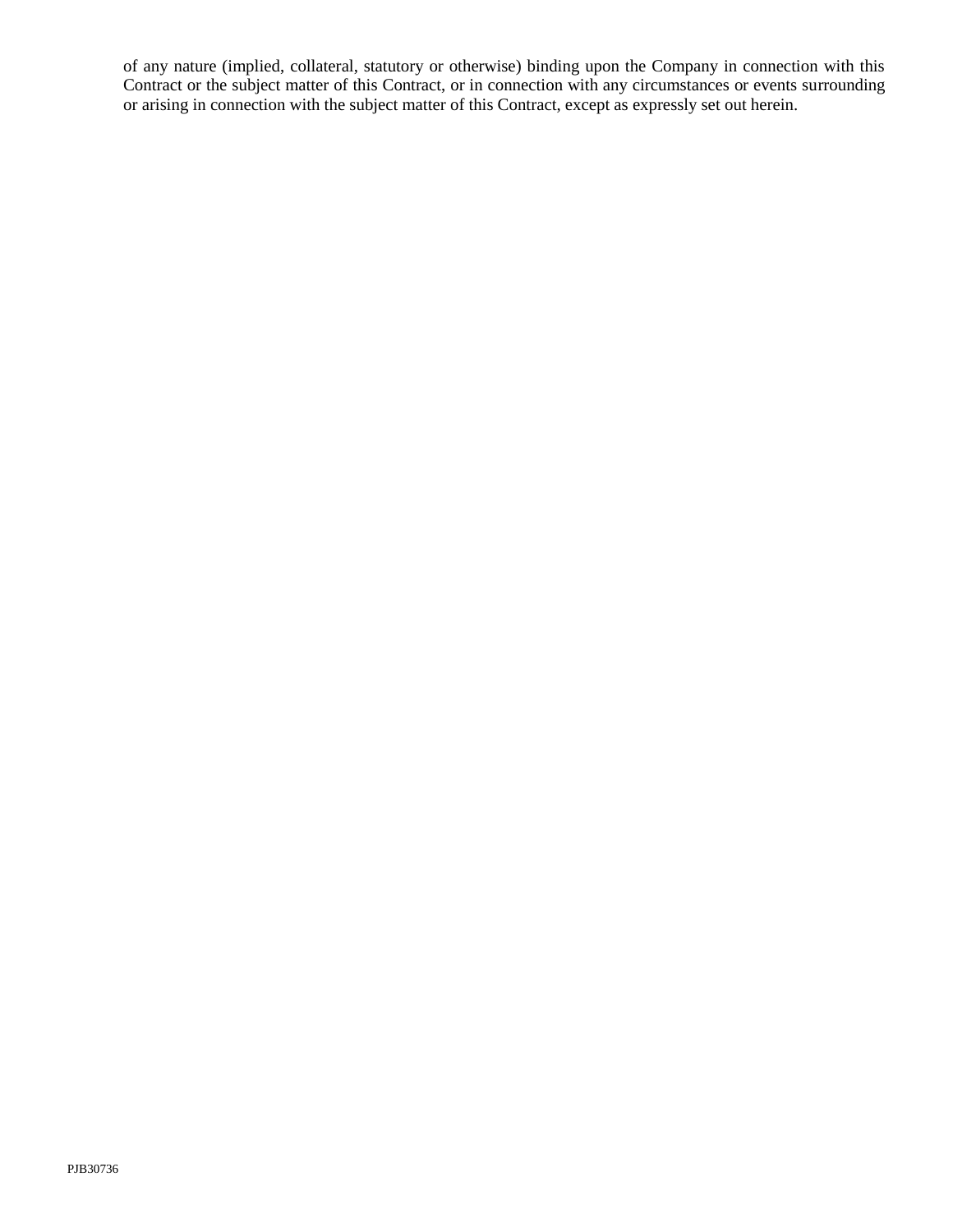

## **SHELTER ISLAND MARINA**

6911 Graybar Road Richmond, B.C. V6W 1H3 Telephone (604) 270-6272 Fax: (604) 273-6282 Toll Free 1-877-270-6272 www.shelterislandmarina.com

## **MARINA RULES & REGULATIONS**

## **THESE WILL BE STRICTLY ENFORCED!**

**All moorage is payable in ADVANCE and subject to applicable taxes. Prepaid rates (monthly, semi-annual or annual) MUST be paid in full IMMEDIATELY by cash, credit card or cheque to take effect or the DAILY rate will apply. All accounts unpaid by the 15th of the month will be placed on the daily rate. New moorage customers are required to prepay for 6 or 12 months moorage.**

- 1. All persons using any of the Shelter Island Marina (the "**Marina**") facilities or coming onto the Marina premises do so at their own risk, and Shelter Island Marina Inc. ("**Shelter Island**") shall not be responsible for any physical injury or property loss or damage, howsoever caused, sustained by any such person.
- 2. All vessels must be maintained in good seaworthy condition as determined by Shelter Island in its sole discretion.
- 3. All vessels shall be equipped with a functioning engine and be able to move under their own power.
- 4. Shelter Island shall not be responsible for the security of any vessel from theft or other loss and shall not be liable for the loss by theft or otherwise of any articles left in any automobile or boat at the Marina or elsewhere on the Marina premises.
- 5. No vessel shall tie up at the Marina unless a moorage contract for the vessel has been signed by Shelter Island or the written permission of Shelter Island is first obtained. Any vessel tied up at the Marina without a moorage contract, or tied up past the expiry of the period set out in the moorage contract between Shelter Island and the vessel owner, will be towed and lifted to the boatyard at the owner's expense.
- 6. All persons at the Marina shall conduct themselves in a manner that does not jeopardize the safety or disturb the enjoyment of other persons at the Marina.
- 7. All vessels approaching, using or leaving Shelter Island's floats or moorings shall do so in a cautious and seaman-like manner, so as not to roll up swell or do damage to the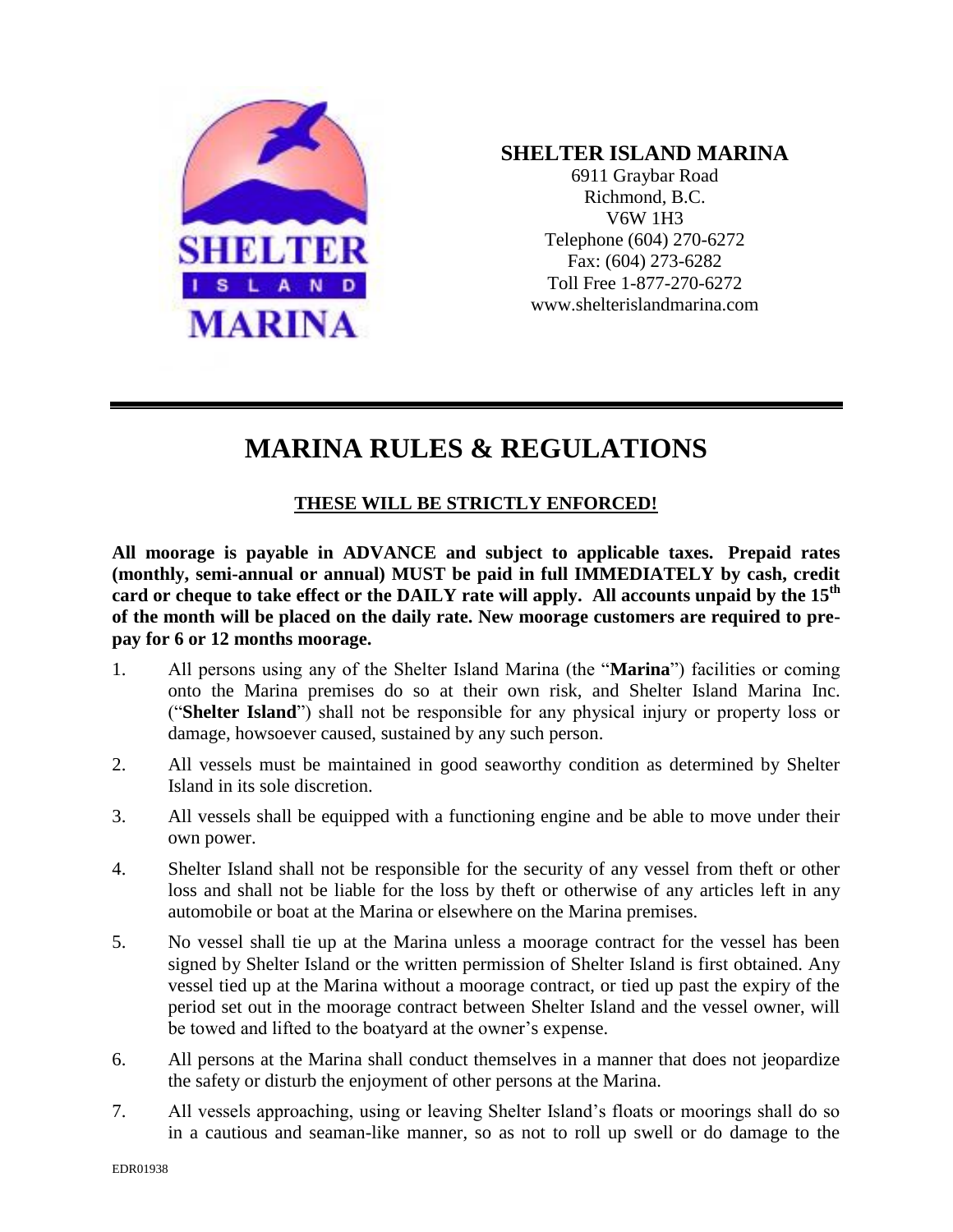Marina or to other vessels. The speed of any vessel at the Marina is not to exceed 5 miles per hour.

- 8. The owner of a vessel is responsible for the safe mooring of the vessel and shall furnish and maintain all necessary safety lines and chafing gear for the vessel. The chafing gear shall be attached to the vessel only and not to the Marina floats. The owner shall not foul any berth or access thereto other than with its own mooring lines or chafing gear.
- 9. Shelter Island reserves the right to rearrange the position or change the location of any vessel at the Marina, without notice and at the sole risk of the owner of that vessel.
- 10. No vessel moored at Shelter Island's floats or anchored in the Marina basin shall at any time be used as living quarters.
- 11. No reflective-type electric heater or flame-type heater or oil burner shall be operated on any vessel at the Marina unless the owner of that vessel or someone designated by the owner is present on board during the operation of the unit and the unit is properly approved by the CSA or a comparable agency and is properly supervised at all time when in operation.
- 12. The storage of inflammable liquids, oily rags, etc. is prohibited on Marina floats or premises. Owners may carry out only minor repairs at the floats. No litter shall be thrown overboard or left at the Marina. All refuse shall be placed in the containers provided for that purpose.
- 13. No toilets, sinks, bilges, or petroleum products shall be pumped while vessels are in the Marina basin. The use of vacuum-type siphons for pumping out boats in the Marina basin is prohibited.
- 14. Vessel owners requiring electrical service must apply to a duly authorized agent of Shelter Island. Upon approval by Shelter Island, the owner must use a CSA or UL approved power cord suitable for the power demand required. The owner shall not alter the cord in any manner and must maintain it in a good and safe condition.
- 15. Water may be supplied free of charge provided it is not used wastefully. Shelter Island reserves the right, at its discretion, to discontinue supply or to charge an owner if the owner uses water in a wasteful fashion.
- 16. Every vessel at the Marina shall be clearly marked with the registration number as required by law.
- 17. Every dinghy at the Marina shall be clearly marked with the registration number or name of its vessel or the name of its owner. No dinghy shall be left on Shelter Island's floats or wings. Boats over 8' in length cannot be considered as dinghies.
- 18. No automobile shall be left at wharf approaches, driveways or loading zones and any such automobile may be towed away at its owner's expense.
- 19. Children under the age of 14 years are not permitted on Shelter Island's floats unless accompanied by an adult, and such children shall wear life jackets while on Shelter Island's floats.
- 20. No pet is allowed on the Marina premises unless it is on a leash. No pets are permitted on boats in moorage.
- 21. Owners who have a vessel listed for sale and moored at the Marina must accompany all vessel brokers, salesmen and prospective purchasers to and from the vessel.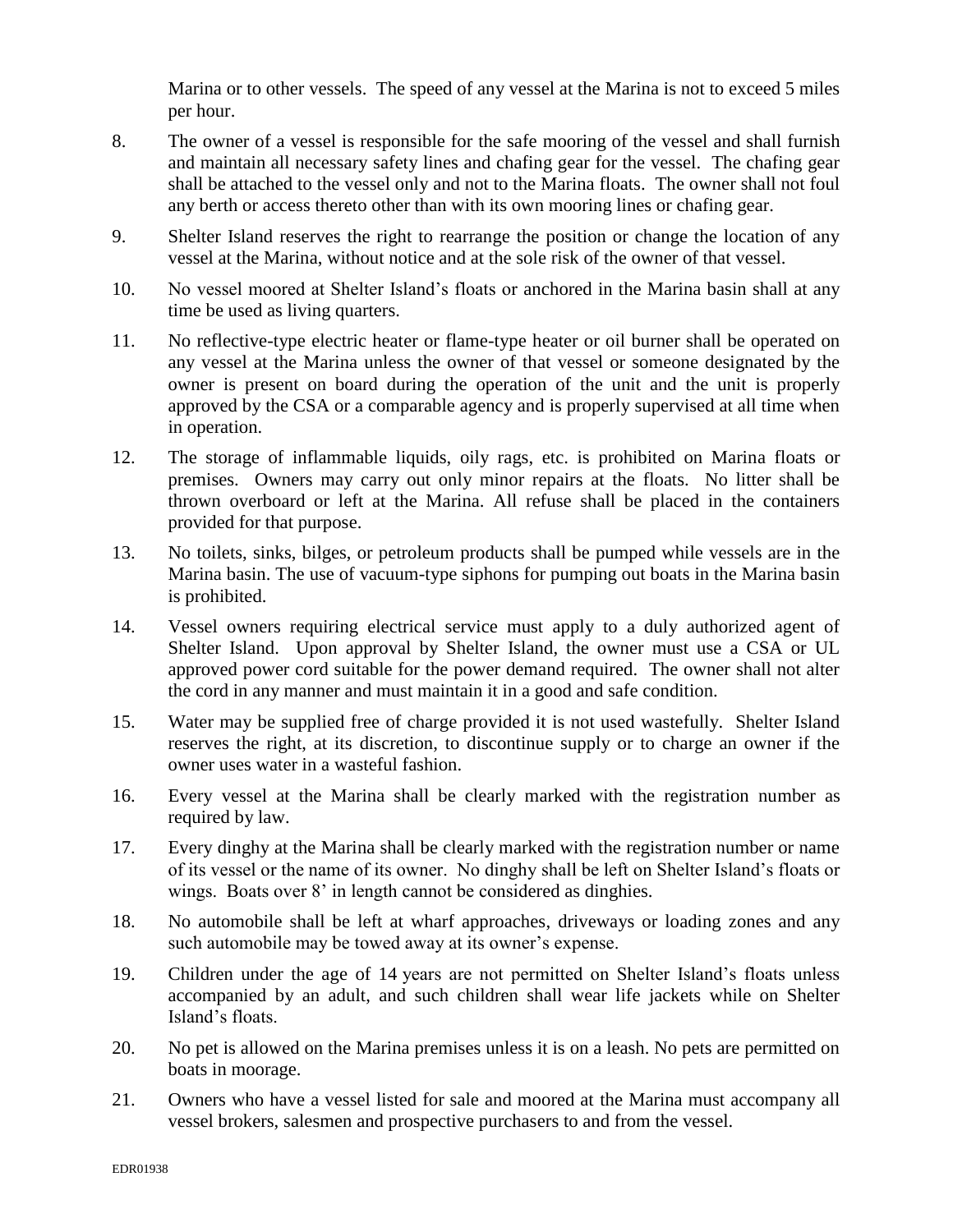- 22. The owner of a vessel is solely responsible for regularly checking the vessel, especially during and after heavy winds, snow or rain. Removal of snow or ice from the vessel and the pumping out of the vessel is the responsibility of the owner.
- 23. Moorage rates are calculated based on the greater of the slip OR vessel length overall including bow sprit, bow pulpit and/or bracket, swim platform, dinghy and other accessories attached to the vessel.
- 24. All vessels must have approved holdings tanks.
- 25. Hydro is metered at the rate of \$0.071 per kilowatt. Also there is a minimum charge of \$4.90 (plus HST) per month. Hydro meter use is the boat owner's sole responsibility.
- 26. There is a one time hook-up fee of \$200.00 for new customers, to access water, power, phone, and cable. No exceptions.
- 27. Tarps must be pre-approved by the Management. No exceptions.
- 28. Construction is not permitted on vessel while in moorage. Light interior maintenance is allowed at the discretion of Management.
- 29. Dock box or any other method of storage must be pre-approved by the Management.
- 30. Under no circumstances are containers for fuel of any kind or batteries to be stored on the docks. Please see Marina Office for availability and costs of storage areas.
- 31. If departing the Marina for more than one week a sail plan must be completed at the Marina Office. The power meter will be removed upon request.
- 32. No direct subletting of space is permitted in the marina; it must go through the Marina Office. Please enquire at the Marina Office regarding Subletting Procedures.
- 33. Customers leaving their cars on Marina property unused for over one month must park in our north parking lot. A long term parking application must be completed in the Marina Office to avoid being towed to Rusty's Towing Lot (604 273-1645). A charge will be applied to the owners account for this service.
- 34. Contractor Rules & Regulations apply to all Contractors.
- 35. Boat Yard Rules and Regulations apply in addition to these Marina Rules and Regulations.

Please feel free to contact any of the Marina staff for further clarification of any of the rules stated above or any other concerns you may have while moored at the Marina.

## **Declaration:**

I have read, understand and, in consideration for being granted access to Marina property, agree to the above rules and regulations:

Account Number

Signature Date

\_\_\_\_\_\_\_\_\_\_\_\_\_\_\_\_\_\_\_\_\_\_\_\_\_\_\_\_\_\_\_\_ \_\_\_\_\_\_\_\_\_\_\_\_\_\_\_\_\_\_\_\_\_\_\_\_\_\_\_\_\_\_\_\_\_\_\_